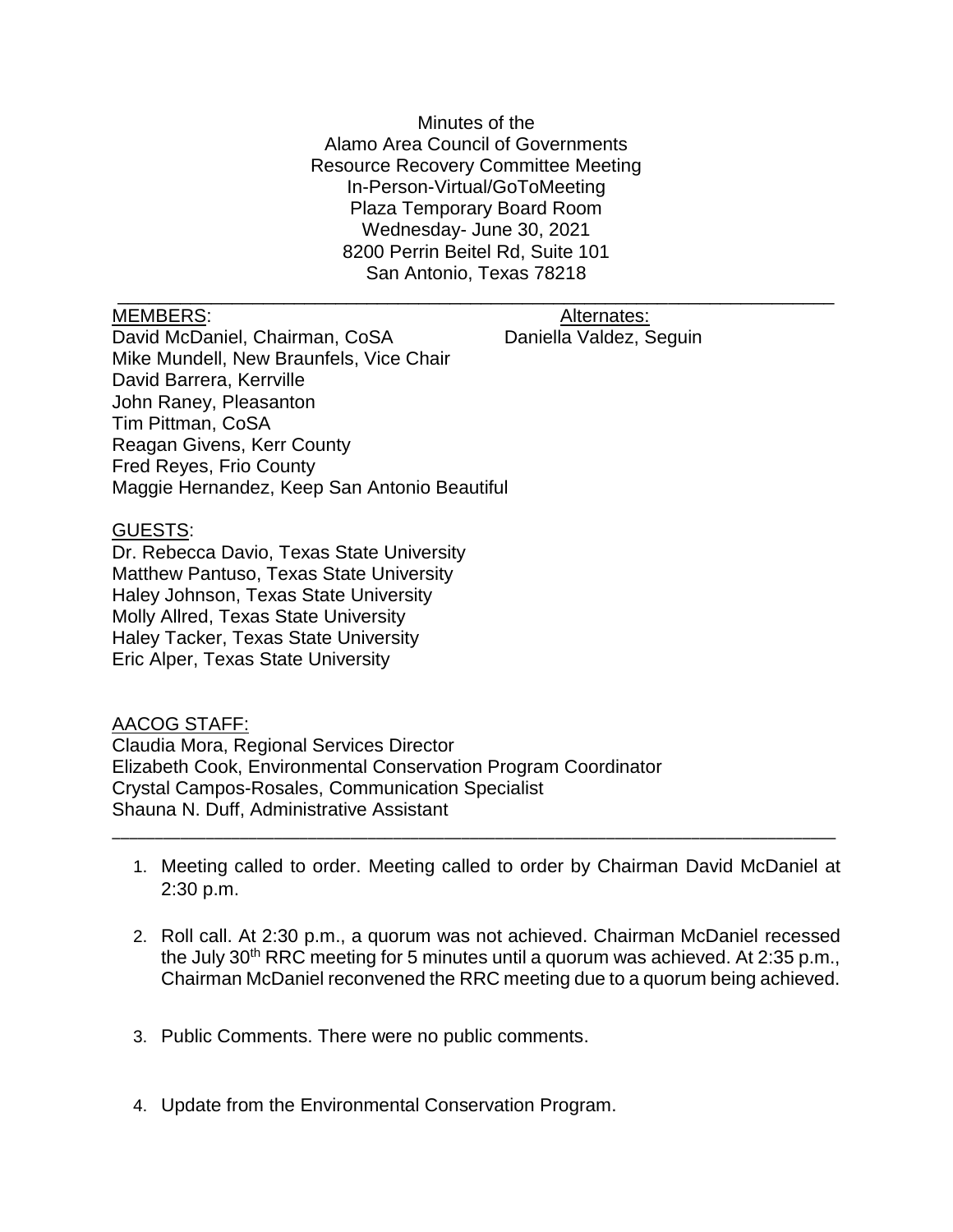Elizabeth Cook reported on an update on the Environmental Conservation Program. FY2021 awarded grantees are finishing up their projects, and are expected to be completed by July 30, 2021. Site visits have already started and will continue over the next few months. Wilson County was awarded additional funds in the amount of \$18,796.00 as part of the expansion of their citizen collection station. The RRC did not have to take action on this item due to on January 6, 2020 a motion was made that any additional funds would go to Wilson County. AACOG received a few notices and at this time does not require any action from the RRC. AACOG staff is currently waiting to hear back from TCEQ on funding amount for implementation projects for FY2022 & FY2023. On July 13th at 5:30 p.m. AACOG will be hosting a Public Meeting on the new 20-year RSWMP.

5. 20 Year Regional Solid Waste Management Plan First Draft Presentation – Texas State University, Dr. Rebecca Davio and Matthew Pantuso.

Matthew Pantuso gave a report on the RSWMP. The purpose of the RSWMP first draft presentation is to preview draft goals, objectives, and action plan. The presentation is also to provide insight as to why TSU developed the RSWMP and ask the RRC for feedback. Matt presented on the area concern, which consists of solid waste literacy, problematic waste (including HHW), local solid waste plans, source reduction and recycling and illegal dumping. For the 2022-2042 RSWMP; the plan includes four (4) goals, nineteen (19) objectives, forty-nine (49) action steps. The four (4) goals include maximize beneficial resource use, responsibly manage problematic waste, maximize proper disposal and lead regional planning. The first goal-maximize beneficial resource use has three (3) objectives which are, to improve access to diversion opportunities, improve community participation and to provide education. The second goal-responsibly manage problematic waste has three (3) objectives which are to improve access to problematic waste collection, provide education and to collect data. The third goalmaximize proper disposal has six (6) objectives which are, improve access to solid waste drop-off opportunities, increase community participation, provide education, collect data, increase illegal dumping prevention efforts and increase illegal dumping enforcement. The fourth goal-lead regional planning has seven (7) objectives which include, collaborate, optimize funding decisions, oversee facility-planning, review and update solid waste management plans, make continuous improvements, collect data and plan for disaster waste.

6. Discuss and provide comment on the first RSWMP draft.

There was a lengthy discussion on the first RSWMP draft. Some of the discussion included involving Goal 1-maximize beneficial resource use. When it comes to improving